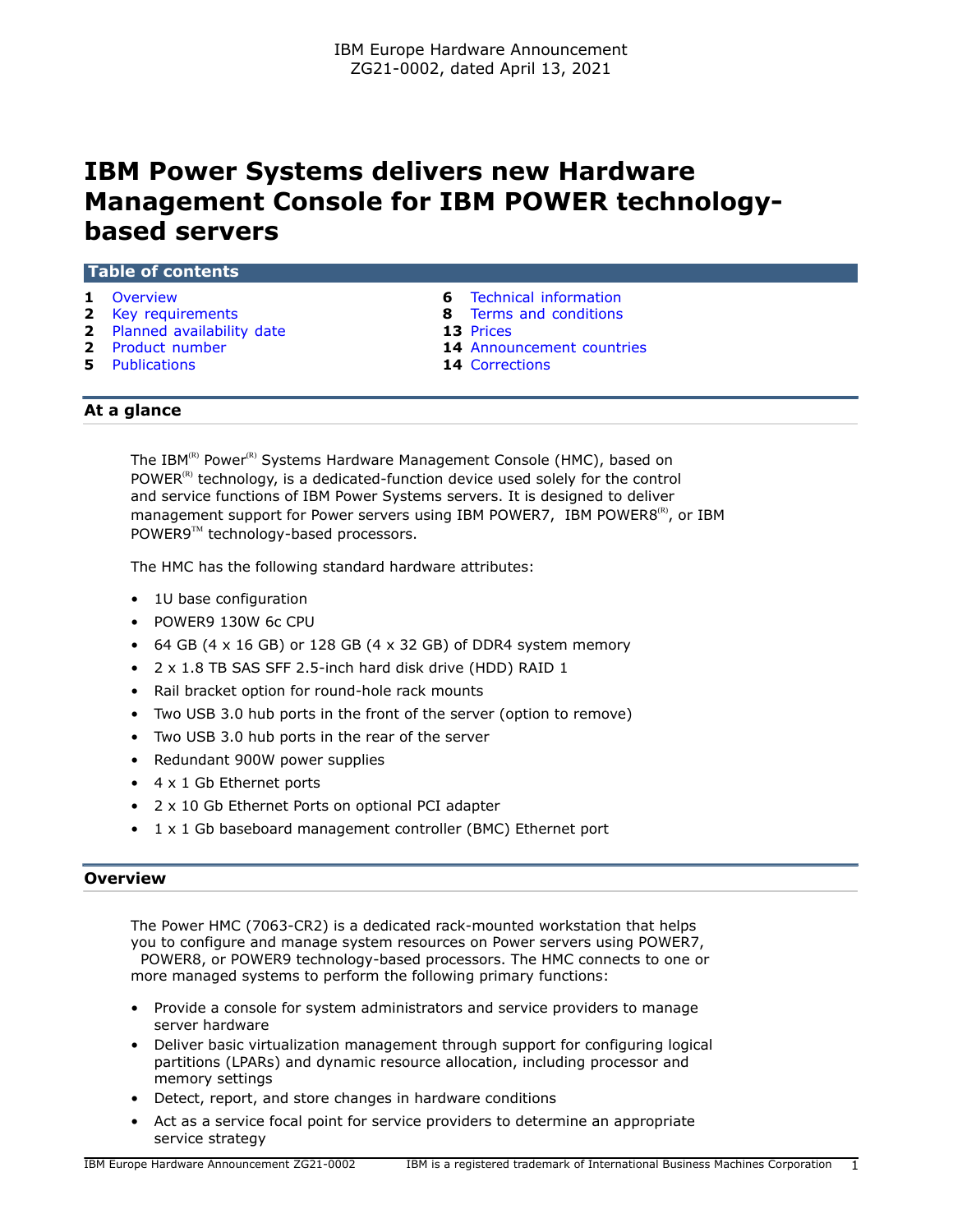- Display operating system session terminals for each partition
- Provide the call home focal point for managed servers
- Display ASMI menus for managed servers

The HMC also supports advanced service functions, including guided repair and verify, concurrent firmware updates for managed systems, and around-the-clock error reporting with Electronic Service Agent for faster support.

The HMC is delivered with its machine code preinstalled on the HDD. After the HMC is installed and connected to a managed system, you can perform system management tasks.

The HMC machine code does not have provisions for loading or running additional applications that are not related to hardware management or service. All of the tasks needed to maintain the managed system, the underlying operating system, and the HMC machine code are available by using the HMC management interface.

IBM offers integration of the Power HMC into racks before shipping.

**Note:** IBM also offers the Power Systems virtual HMC (vHMC) as a softwarebased alternative to the HMC appliance. The vHMC software is delivered in the form of a prebuilt virtual machine (VM) that can be downloaded and deployed on IBM PowerVM $<sup>(R)</sup>$  or various x86 virtualization platforms. The vHMC software is updated in</sup> alignment with updates to the HMC appliance.

Due to client demand, HMC V9.2 code is now available for 7042-CR9 HMC. HMC V9.2 will be the last supported HMC code release for 7042-CR9. POWER9 servers with 950 firmware (FW950) or later, if managed by an HMC, require either the x86-based HMC, 7042-CR9, POWER-based HMC, 7063-CR1 or later; or the HMC Virtual Appliance, 5765-HMW (x86 based), or 5765-HMB (POWER based) or later. For additional information, see the [HMC Support Matrix](https://www14.software.ibm.com/webapp/set2/flrt/sas?page=mtm-supported-hmc).

# <span id="page-1-0"></span>**Key requirements**

See the [Hardware requirements](#page-5-1) and [Software requirements](#page-5-2) section for details.

### <span id="page-1-1"></span>**Planned availability date**

May 21, 2021

## <span id="page-1-2"></span>**Product number**

The following are newly announced features on the specific models of the IBM Power Systems 7063 machine type:

| Description                                 | Machine<br>type | Mode 1<br>number | Feature<br>number |
|---------------------------------------------|-----------------|------------------|-------------------|
| Hardware Management Console                 | 7063            | CR <sub>2</sub>  |                   |
|                                             |                 |                  |                   |
| EMEA Bulk MES Indicator                     | 7063            | CR <sub>2</sub>  | 0004              |
|                                             |                 |                  |                   |
| Hardware Management Console License for CR2 | 7063            | CR <sub>2</sub>  | 0964              |
| Rack Indicator, Rack #1                     | 7063            | CR <sub>2</sub>  | 4651              |
| Rack Indicator, Rack #2                     | 7063            | CR <sub>2</sub>  | 4652              |
| Rack Indicator, Rack #3                     | 7063            | CR <sub>2</sub>  | 4653              |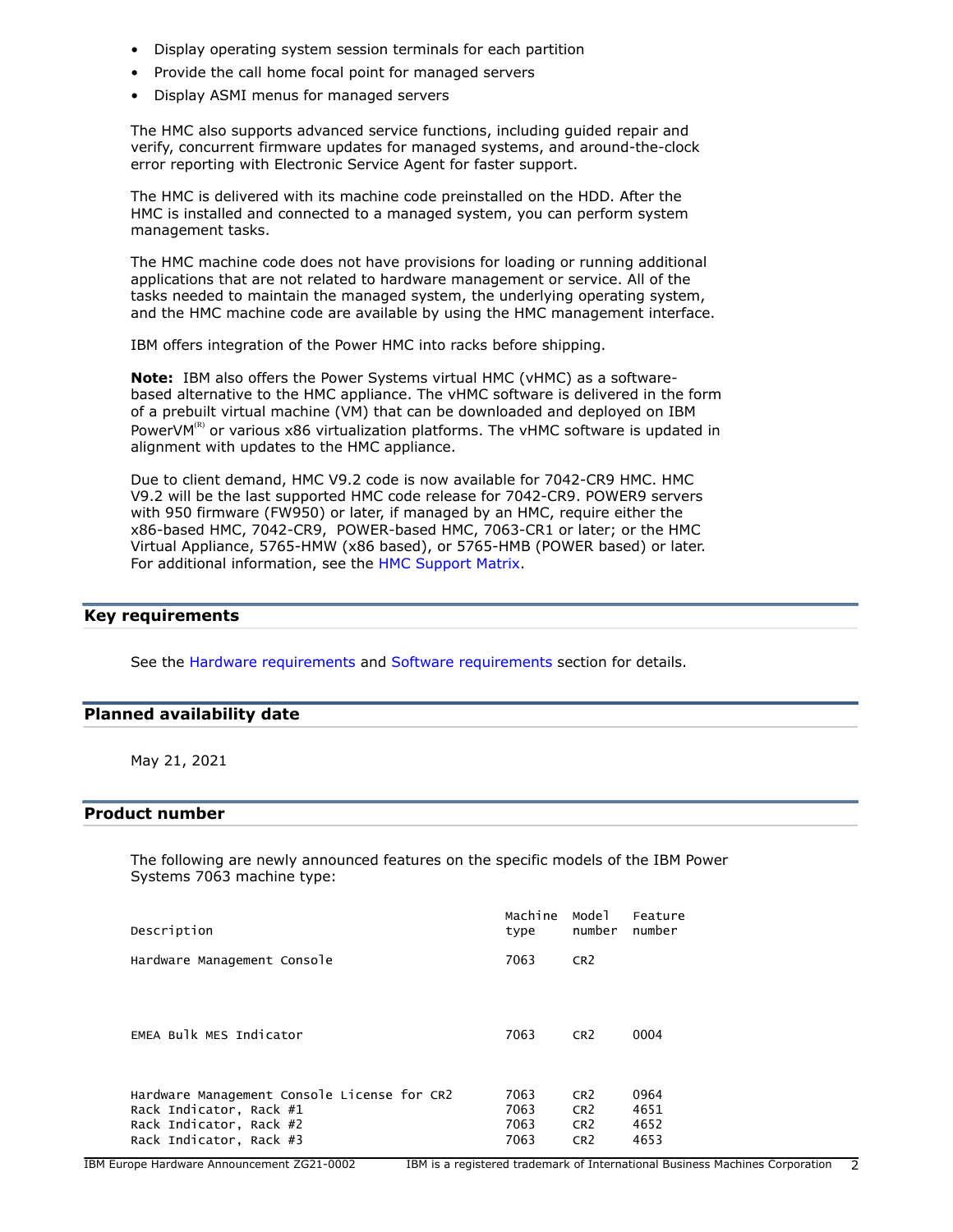| Rack Indicator, Rack #4                                                    | 7063         | CR <sub>2</sub>                    | 4654         |
|----------------------------------------------------------------------------|--------------|------------------------------------|--------------|
| Rack Indicator, Rack #5                                                    | 7063         | CR <sub>2</sub>                    | 4655         |
| Rack Indicator, Rack #6                                                    | 7063         | CR <sub>2</sub>                    | 4656         |
| Rack Indicator, Rack #7                                                    | 7063         | CR <sub>2</sub>                    | 4657         |
| Rack Indicator, Rack #8<br>Rack Indicator, Rack #9                         | 7063<br>7063 | CR <sub>2</sub>                    | 4658<br>4659 |
| Rack Indicator, Rack #10                                                   | 7063         | CR <sub>2</sub><br>CR <sub>2</sub> | 4660         |
| Rack Indicator, Rack #11                                                   | 7063         | CR <sub>2</sub>                    | 4661         |
| Rack Indicator, Rack #12                                                   | 7063         | CR <sub>2</sub>                    | 4662         |
| Rack Indicator, Rack #13                                                   | 7063         | CR <sub>2</sub>                    | 4663         |
| Rack Indicator, Rack #14                                                   | 7063         | CR <sub>2</sub>                    | 4664         |
| Rack Indicator, Rack #15                                                   | 7063         | CR <sub>2</sub>                    | 4665         |
| Rack Indicator, Rack #16                                                   | 7063         | CR <sub>2</sub>                    | 4666         |
| Power Cord 4.3m (14-ft), Drawer to IBM PDU (250V/                          |              |                                    |              |
| 10A)                                                                       | 7063         | CR <sub>2</sub>                    | 6458         |
| Power Cord 4.3m (14-ft), Drawer To OEM PDU                                 |              |                                    |              |
| (125V, 15A)                                                                | 7063         | CR <sub>2</sub>                    | 6460         |
| Power Cord 4.3m (14-ft), Drawer to Wall/OEM PDU                            |              |                                    |              |
| $(250V/15A)$ U.S.                                                          | 7063         | CR <sub>2</sub>                    | 6469         |
| Power Cord 1.8m $(6-ft)$ , Drawer to Wall $(125V/15A)$                     | 7063         | CR <sub>2</sub>                    | 6470         |
| Power Cord 2.7m (9-ft), Drawer to Wall/OEM PDU                             |              |                                    |              |
| (250V/10A)<br>Power Cord 2.7m $(9-ft)$ , Drawer to Wall/OEM PDU            | 7063         | CR <sub>2</sub>                    | 6471         |
| (250V/16A)                                                                 | 7063         | CR <sub>2</sub>                    | 6472         |
| Power Cord 2.7m (9-ft), Drawer to Wall/OEM PDU                             |              |                                    |              |
| (250V/10A)                                                                 | 7063         | CR <sub>2</sub>                    | 6473         |
| Power Cord 2.7m (9-ft), Drawer to Wall/OEM PDU,                            |              |                                    |              |
| (250V/13A)                                                                 | 7063         | CR <sub>2</sub>                    | 6474         |
| Power Cord 2.7m (9-ft), Drawer to Wall/OEM PDU,                            |              |                                    |              |
| (250V/16A)                                                                 | 7063         | CR <sub>2</sub>                    | 6475         |
| Power Cord 2.7m (9-ft), Drawer to Wall/OEM PDU,                            |              |                                    |              |
| (250V/10A)                                                                 | 7063         | CR <sub>2</sub>                    | 6476         |
| Power Cord 2.7m (9-ft), Drawer to Wall/OEM PDU,                            |              |                                    |              |
| (250V/16A)                                                                 | 7063         | CR <sub>2</sub>                    | 6477         |
| Power Cord 2.7 M(9-foot), To Wall/OEM PDU,                                 |              |                                    |              |
| (250V, 16A)                                                                | 7063         | CR <sub>2</sub>                    | 6478         |
| Power Cord 2.7m (9-ft), Drawer to Wall/OEM PDU,<br>(125V/15A or 250V/10A ) | 7063         | CR <sub>2</sub>                    | 6488         |
| Power Cord 2.7m (9-ft), Drawer to Wall/OEM PDU,                            |              |                                    |              |
| (250V/10A)                                                                 | 7063         | CR <sub>2</sub>                    | 6493         |
| Power Cord 2.7m (9-ft), Drawer to Wall/OEM PDU,                            |              |                                    |              |
| (250V/10A)                                                                 | 7063         | CR <sub>2</sub>                    | 6494         |
| Power Cord 2.7M (9-foot), To Wall/OEM PDU,                                 |              |                                    |              |
| (250V, 10A)                                                                | 7063         | CR <sub>2</sub>                    | 6496         |
| Power Cable - Drawer to IBM PDU, 200-240V/10A                              | 7063         | CR <sub>2</sub>                    | 6577         |
| Power Cord 2.7M (9-foot), To Wall/OEM PDU,                                 |              |                                    |              |
| (125V, 15A)                                                                | 7063         | CR <sub>2</sub>                    | 6651         |
| Power Cord 2.7M (9-foot), To Wall/OEM PDU,                                 |              |                                    |              |
| (250V, 15A)                                                                | 7063         | CR <sub>2</sub>                    | 6659         |
| Power Cord 4.3m (14-ft), Drawer to Wall/OEM PDU                            |              |                                    |              |
| (125V/15A)                                                                 | 7063         | CR <sub>2</sub>                    | 6660         |
| Power Cord 2.8m (9.2-ft), Drawer to IBM PDU,                               |              |                                    |              |
| (250V/10A)                                                                 | 7063         | CR <sub>2</sub>                    | 6665         |
| Power Cord 4.3M (14-foot), Drawer to OEM PDU,                              | 7063         |                                    |              |
| (250V, 15A)<br>Power Cord 2.7M (9-foot), Drawer to IBM PDU,                |              | CR <sub>2</sub>                    | 6669         |
| 250V/10A                                                                   | 7063         | CR <sub>2</sub>                    | 6671         |
| Power Cord 2M (6.5-foot), Drawer to IBM PDU,                               |              |                                    |              |
| 250V/10A                                                                   | 7063         | CR <sub>2</sub>                    | 6672         |
| Power Cord 2.7m (9-ft), Drawer to Wall/OEM PDU,                            |              |                                    |              |
| (250V/10A)                                                                 | 7063         | CR <sub>2</sub>                    | 6680         |
| AC Power Supply - 900W                                                     | 7063         | CR <sub>2</sub>                    | EB2L         |
| RAID1 Enabled                                                              | 7063         | CR <sub>2</sub>                    | EB2T         |
| Front of Panel without USB ports                                           | 7063         | CR <sub>2</sub>                    | EBZ0         |
| Front of Panel with 2x USB ports                                           | 7063         | CR <sub>2</sub>                    | EBZ1         |
| Front of Panel without USB ports - OEM                                     | 7063         | CR <sub>2</sub>                    | EBZ2         |
| Front of Panel with 2x USB ports - OEM                                     | 7063         | CR <sub>2</sub>                    | EBZ3         |
| 1.8 TB 10K RPM 4K SAS HDD SFF                                              | 7063         | CR <sub>2</sub>                    | EHMD         |
| Power Cable - Drawer to IBM PDU (250V/10A)                                 | 7063         | CR <sub>2</sub>                    | ELC5         |
| 16 GB DDR4 Memory                                                          | 7063         | CR <sub>2</sub>                    | EM62         |
| 32 GB DDR4 Memory                                                          | 7063         | CR <sub>2</sub>                    | EM63         |
| PCIe2 2-port 10/1GbE BaseT RJ45 Adapter                                    | 7063         | CR <sub>2</sub>                    | <b>ENOW</b>  |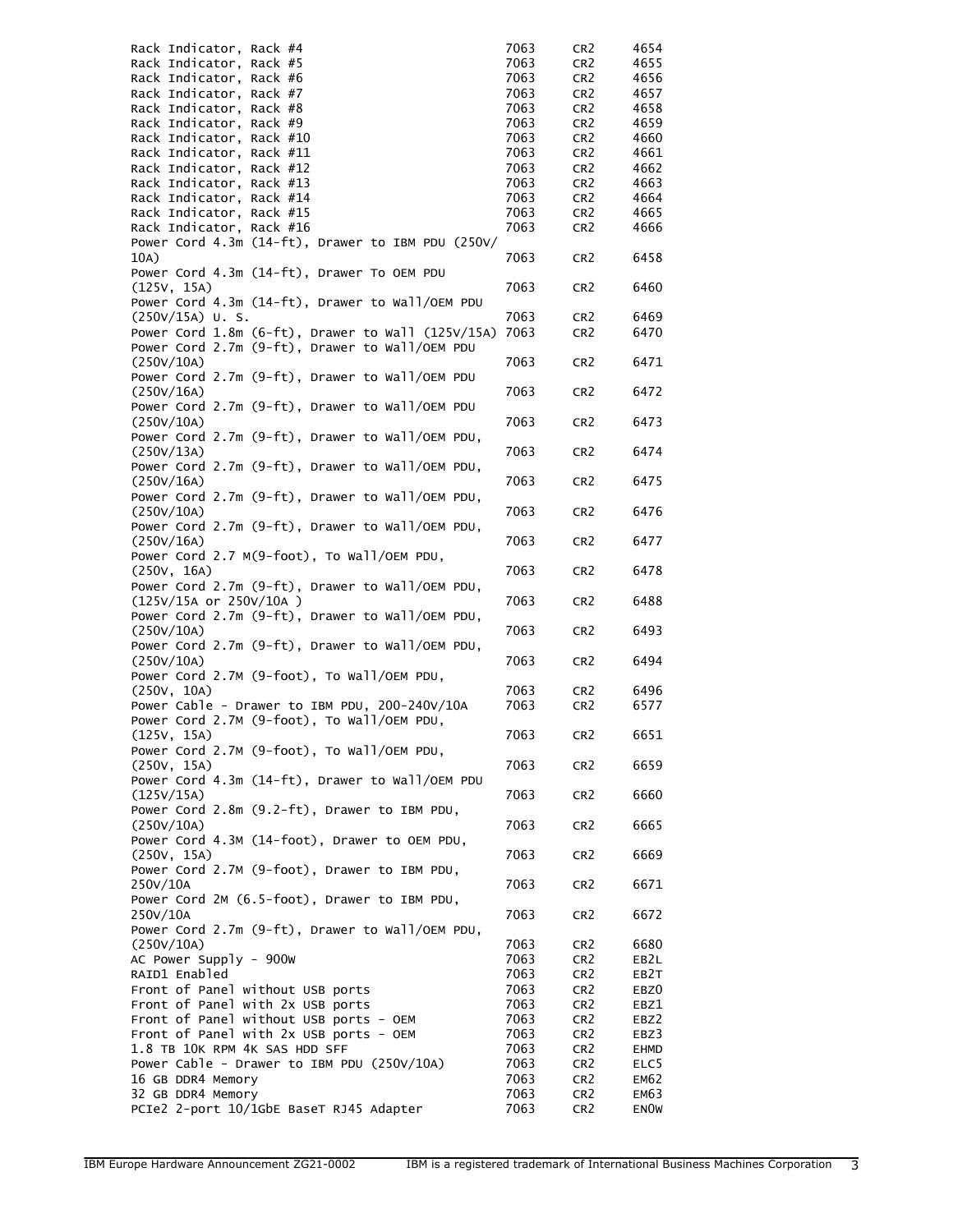| 6-core 3.0 GHz POWER9 Processor         | 7063 | CR <sub>2</sub> | FP75 |
|-----------------------------------------|------|-----------------|------|
| Fixed Length Rail Kit for 7063-CR2      | 7063 | CR <sub>2</sub> | ERK0 |
| Adjustable Length Rail Kit for 7063-CR2 | 7063 | CR <sub>2</sub> | ERK1 |

The following are features already announced for the IBM Power Systems 7063 machine type:

| Description                                                                                                                           | Machine | Mode1           | Feature |
|---------------------------------------------------------------------------------------------------------------------------------------|---------|-----------------|---------|
|                                                                                                                                       | type    | number          | number  |
| One CSC Billing Unit                                                                                                                  | 7063    | CR <sub>2</sub> | 0010    |
| Ten CSC Billing Units                                                                                                                 | 7063    | CR <sub>2</sub> | 0011    |
| US TAA Compliance Indicator                                                                                                           | 7063    | CR <sub>2</sub> | 0983    |
| Product assembled in USA manufacturing plant                                                                                          | 7063    | CR <sub>2</sub> | 0984    |
| Custom Service Specify, Rochester Minn, USA<br>One and only one rack indicator feature is required on<br>all orders (#4650 to #4666). | 7063    | CR <sub>2</sub> | 1140    |
| Rack Indicator- Not Factory Integrated                                                                                                | 7063    | CR <sub>2</sub> | 4650    |
| HMC/Server Order Linkage Indicator                                                                                                    | 7063    | CR <sub>2</sub> | 9069    |
| Order Routing Indicator- System Plant                                                                                                 | 7063    | CR <sub>2</sub> | 9169    |
|                                                                                                                                       | ラヘアつ    | $\sim$          | 0.200   |

| all orders (#4650 to #4666).                                         |      |                 |                  |
|----------------------------------------------------------------------|------|-----------------|------------------|
| Rack Indicator- Not Factory Integrated                               | 7063 | CR <sub>2</sub> | 4650             |
| HMC/Server Order Linkage Indicator                                   | 7063 | CR <sub>2</sub> | 9069             |
| Order Routing Indicator- System Plant                                | 7063 | CR <sub>2</sub> | 9169             |
| Language Group Specify - US English                                  | 7063 | CR <sub>2</sub> | 9300             |
| Month Indicator                                                      | 7063 | CR <sub>2</sub> | 9461             |
| Day Indicator                                                        | 7063 | CR <sub>2</sub> | 9462             |
| Hour Indicator                                                       | 7063 | CR <sub>2</sub> | 9463             |
| Minute Indicator                                                     | 7063 | CR <sub>2</sub> | 9464             |
| Qty Indicator                                                        | 7063 | CR <sub>2</sub> | 9465             |
| Countable Member Indicator                                           | 7063 | CR <sub>2</sub> | 9466             |
| Language Group Specify - Dutch                                       | 7063 | CR <sub>2</sub> | 9700             |
| Language Group Specify - French                                      | 7063 | CR <sub>2</sub> | 9703             |
| Language Group Specify - German                                      | 7063 | CR <sub>2</sub> | 9704             |
| Language Group Specify - Polish                                      | 7063 | CR <sub>2</sub> | 9705             |
| Language Group Specify - Norwegian                                   | 7063 | CR <sub>2</sub> | 9706             |
| Language Group Specify - Portuguese                                  | 7063 | CR <sub>2</sub> | 9707             |
| Language Group Specify - Spanish                                     | 7063 | CR <sub>2</sub> | 9708             |
| Language Group Specify - Italian                                     | 7063 | CR <sub>2</sub> | 9711             |
| Language Group Specify - Canadian French                             | 7063 | CR <sub>2</sub> | 9712             |
| Language Group Specify - Japanese                                    | 7063 | CR <sub>2</sub> | 9714             |
| Language Group Specify - Traditional Chinese                         |      |                 |                  |
| (Taiwan)                                                             | 7063 | CR <sub>2</sub> | 9715             |
| Language Group Specify - Korean                                      | 7063 | CR <sub>2</sub> | 9716             |
| Language Group Specify - Turkish                                     | 7063 | CR <sub>2</sub> | 9718             |
| Language Group Specify - Hungarian                                   | 7063 | CR <sub>2</sub> | 9719             |
| Language Group Specify - Slovakian                                   | 7063 | CR <sub>2</sub> | 9720             |
| Language Group Specify - Russian                                     | 7063 | CR <sub>2</sub> | 9721             |
| Language Group Specify - Simplified Chinese (PRC)                    | 7063 | CR <sub>2</sub> | 9722             |
| Language Group Specify - Czech                                       | 7063 | CR <sub>2</sub> | 9724             |
| Language Group Specify - Romanian                                    | 7063 | CR <sub>2</sub> | 9725             |
| Language Group Specify - Croatian                                    | 7063 | CR <sub>2</sub> | 9726             |
| Language Group Specify - Slovenian                                   | 7063 | CR <sub>2</sub> | 9727             |
| Language Group Specify - Brazilian Portuguese                        | 7063 | CR <sub>2</sub> | 9728             |
| Language Group Specify - Thai                                        | 7063 | CR <sub>2</sub> | 9729             |
| SP Warranty and Maintenance 5Y 24x7 Same Day ORT                     | 7063 | CR <sub>2</sub> | BOLP             |
| SP Hard Drive/Media Retention - Power 5 years                        | 7063 | CR <sub>2</sub> | B <sub>OPR</sub> |
| ServicePac <sup>(R)</sup> for Basic Selection for Power 5 years 7063 |      | CR <sub>2</sub> | <b>BOSR</b>      |
| SP WAMO 3Y 24x7 SD                                                   | 7063 | CR <sub>2</sub> | <b>BOUW</b>      |
|                                                                      |      |                 |                  |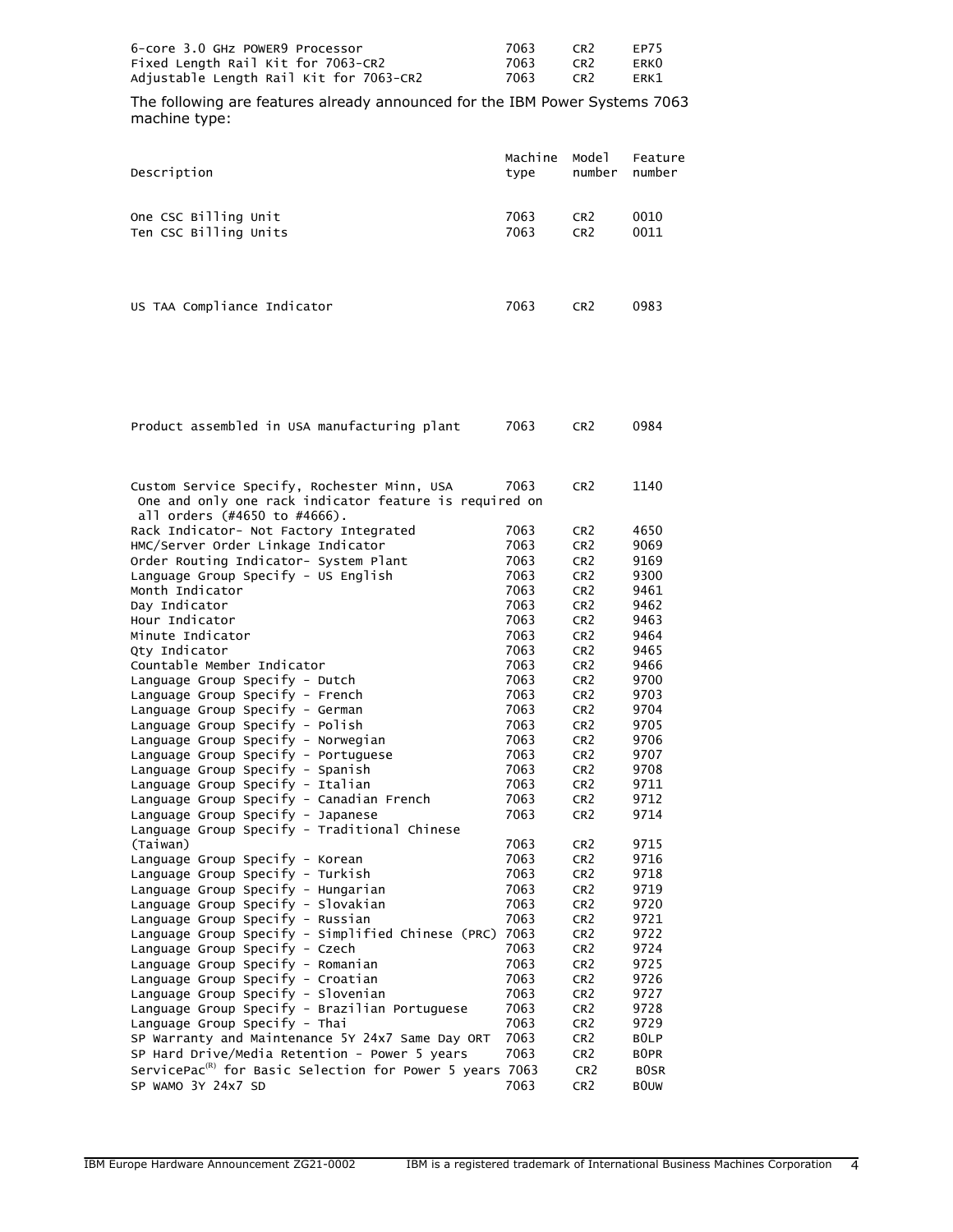| ServicePac for Basic Selection for Power 3 years  7063 |  |  |  |  |  |  |  |  | CR2 | BOVC |
|--------------------------------------------------------|--|--|--|--|--|--|--|--|-----|------|
|--------------------------------------------------------|--|--|--|--|--|--|--|--|-----|------|

| SP HDR/MR POWER 3Y                              | 7063 | CR <sub>2</sub> | <b>BOVH</b>      |
|-------------------------------------------------|------|-----------------|------------------|
| Custom Service Specify, Mexico                  | 7063 | CR <sub>2</sub> | <b>ECSM</b>      |
| Custom Service Specify, Poughkeepsie, USA       | 7063 | CR <sub>2</sub> | <b>FCSP</b>      |
| IBM Power Private Cloud Rack Solution Indicator | 7063 | CR <sub>2</sub> | ELG <sub>2</sub> |
| S&H - No Charge                                 | 7063 | CR <sub>2</sub> | ESC <sub>0</sub> |
| S&H-a                                           | 7063 | CR <sub>2</sub> | ESC <sub>5</sub> |

The following are newly announced features on the specific models of the IBM Power Systems 7014 and 7965 machine type:

#### **Planned Availability Date May 21, 2021**

#### *New Feature*

| Description                   | Machine Model<br>type | number                                    | Feature<br>number |
|-------------------------------|-----------------------|-------------------------------------------|-------------------|
| Rack Content Specify 7063-CR2 | 7014<br>7014<br>7965  | T <sub>00</sub><br>T42<br>S <sub>42</sub> | <b>ERCN</b>       |

# <span id="page-4-0"></span>**Publications**

No publications are shipped with the announced products.

To access the IBM Publications Center Portal, go to the [IBM Publications Center](https://www.ibm.com/resources/publications) website.

The Publications Center is a worldwide central repository for IBM product publications and marketing material with a catalog of 70,000 items. Extensive search facilities are provided. A large number of publications are available online in various file formats, which can currently be downloaded.

#### **National language support**

Not applicable

# **Services**

#### **IBM Systems Lab Services**

IBM Systems Lab Services offers a wide array of services available for your enterprise. It brings expertise on the latest technologies from the IBM development community and can help with your most difficult technical challenges.

IBM Systems Lab Services exists to help you successfully implement emerging technologies so as to accelerate your return on investment and improve your satisfaction with your IBM systems and solutions. Services examples include initial implementation, integration, migration, and skills transfer on IBM systems solution capabilities and recommended practices. IBM Systems Lab Services is one of the service organizations of IBM's world-renowned IBM Systems Group development labs.

For details on available services, contact your IBM representative or go to the [IBM](https://www.ibm.com/it-infrastructure/services/lab-services) [Systems Lab Services](https://www.ibm.com/it-infrastructure/services/lab-services) website.

#### **Global Technology Services**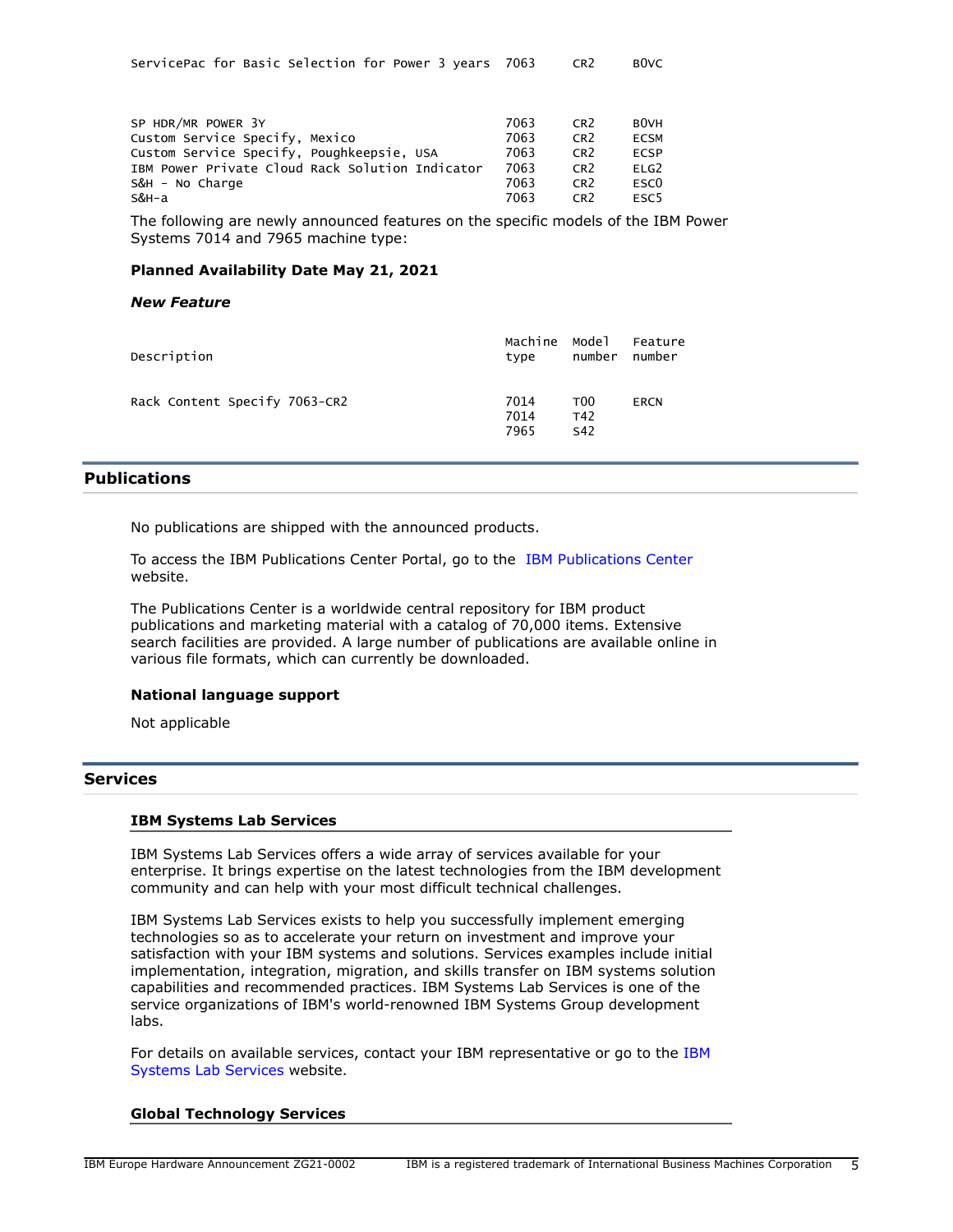IBM services include business consulting, outsourcing, hosting services, applications, and other technology management.

These services help you learn about, plan, install, manage, or optimize your IT infrastructure to be an on-demand business. They can help you integrate your highspeed networks, storage systems, application servers, wireless protocols, and an array of platforms, middleware, and communications software for IBM and many non-IBM offerings. IBM is your one-stop shop for IT support needs.

For details on available services, contact your IBM representative or go to the [IBM](http://www.ibm.com/services/) [Global Technology Services](http://www.ibm.com/services/)<sup>(R)</sup> website.

For details on available IBM Business Continuity and Recovery Services, contact your IBM representative or go to the [Resiliency Services](http://www.ibm.com/services/continuity) website.

Details on education offerings related to specific products can be found on the [IBM](http://www.ibm.com/training) [Skills Gateway](http://www.ibm.com/training) website.

# <span id="page-5-0"></span>**Technical information**

### **Specified operating environment**

#### *Physical specifications*

- – Width: 434.10 mm (17.1 in.)
	- Depth: 726.76 mm (28.6 in.)
	- Height: 43.71 mm (1.7 in.)
	- Weight: 17.6 kg (38.8 lb)

To assure installability and serviceability in non-IBM industry-standard racks, review the installation planning information for any product-specific installation requirements.

## *Operating environment*

For some standards and guidelines about the operating environment, see the [ASHRAE-A2](https://www.ashrae.org/standards-research--technology/standards--guidelines) website.

#### <span id="page-5-1"></span>*Hardware requirements*

The IBM Power Systems HMC requires a minimum HMC code level V9R2M950. This code level restricts the CR2 model to management of POWER7, POWER8, or POWER9 servers. If you need redundant HMC function, the servers can be attached to two separate HMCs to address availability requirements. All HMCs must have the same level of HMC Licensed Machine Code installed.

Management of multiple servers from an HMC might require the use of an Ethernet hub, which provides a physical connection from the HMC to each server rather than a logical Ethernet connection over a LAN.

[IBM Knowledge Center](https://www.ibm.com/support/knowledgecenter/POWER8/p8ha1/p8ha1_kickoff.htm) provides information about classic and enhanced GUIs for configuring and operating single or multiple managed systems.

#### <span id="page-5-2"></span>*Software requirements*

The following web browsers are supported for connection with the HMC Licensed Machine Code V9R2M950:

- Microsoft $T^M$  Internet Explorer 1082.18362.0.
- Firefox (version 82.0.1 (64-bit).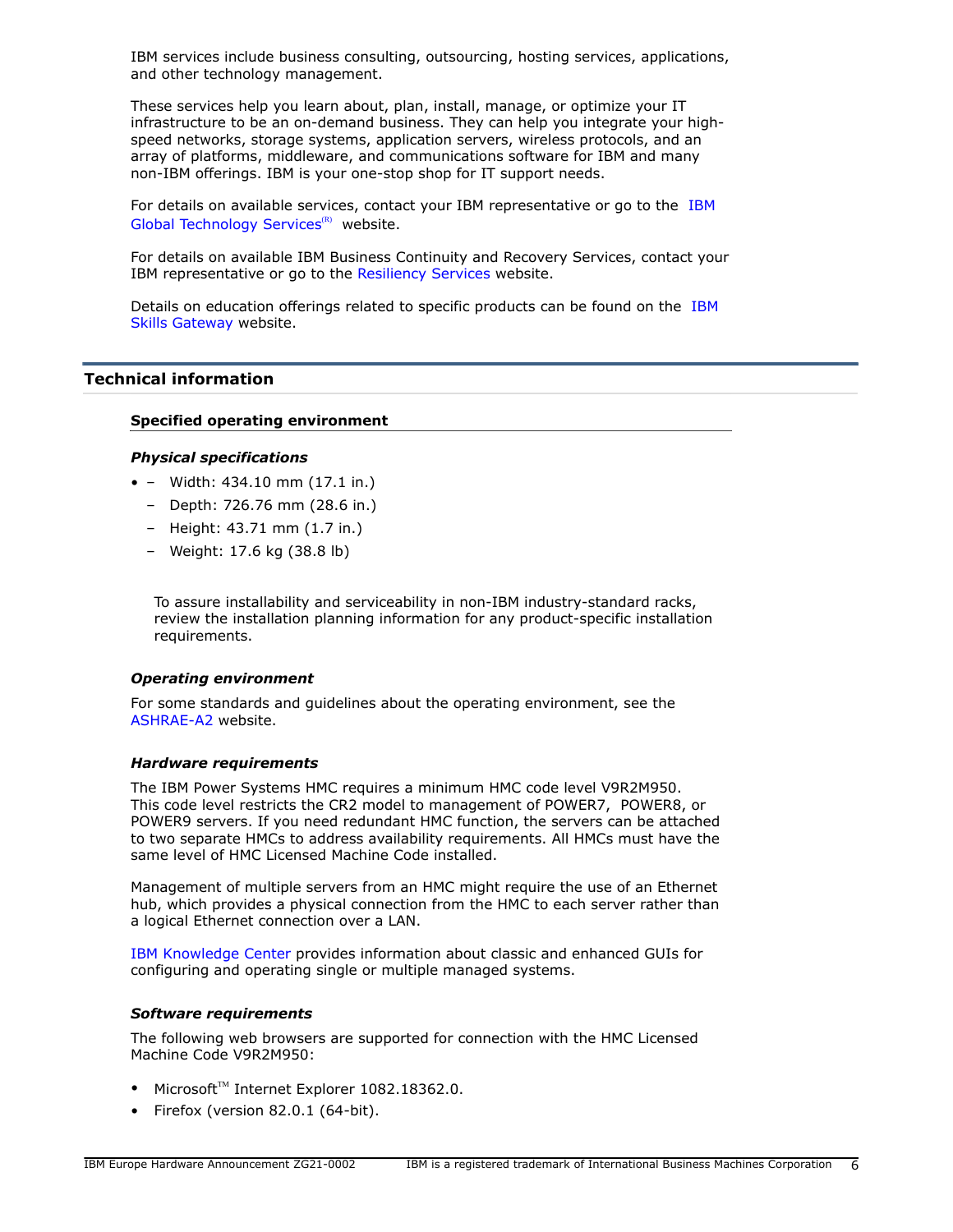- Chrome 86.0.4240.111 (Official Build) (64-bit) and Java $\mathbb{I}^{\mathbb{M}}$  8 Runtime Environment are supported.
- Safari (versions 14.0 and 12.0.5)

The following web browsers are supported for connection with the OpenPower BMC:

- Chrome version 60
- Firefox version 52.1.2
- Microsoft Internet Explorer version 11
- Safari version 10.1.2

## *Limitations*

- The HMC is a dedicated-function device used only for the control and service functions of the Power servers. It is not available for use as a general purpose computing resource.
- The HMC requires a minimum HMC code level. This code level restricts the HMC to management of POWER7, POWER8, or POWER9 servers.

Integrated repair and verify for CRUs is available at this time in English only. Clients who want access to the translated services guides will be directed to an external website from their HMC.

If additional assistance is required with interpreting English repair and verify:

- Contact the IBM Hardware Support Center (using the method you would normally use to obtain support for your hardware), and ask for Hardware Support. Be sure to have your HMC machine type and serial number available. Indicate that you have problems with translated repair and verify.
- An IBM Service Support Representative (SSR) may be dispatched to your site to assist with your repair and verify activity.
- The HMC and attached servers may not be accessible to you while the SSR is working.

## **Planning information**

#### *Cable orders*

Additional Ethernet cables are required to attach the HMC to the system central electronics complex. These cables are customer supplied.

An additional Ethernet cable is required for remote management. The cable connects to the baseboard management controller (BMC).

#### **Security, auditability, and control**

This product uses the security and auditability features of the server operating system.

The client is responsible for evaluation, selection, and implementation of security features, administrative procedures, and appropriate controls in application systems and communications facilities.

## **IBM Systems Lab Services**

For details on available services, contact your IBM representative or go to the [IBM](https://www.ibm.com/it-infrastructure/services/lab-services) [Systems Lab Services](https://www.ibm.com/it-infrastructure/services/lab-services) website.

## **Global Technology Services**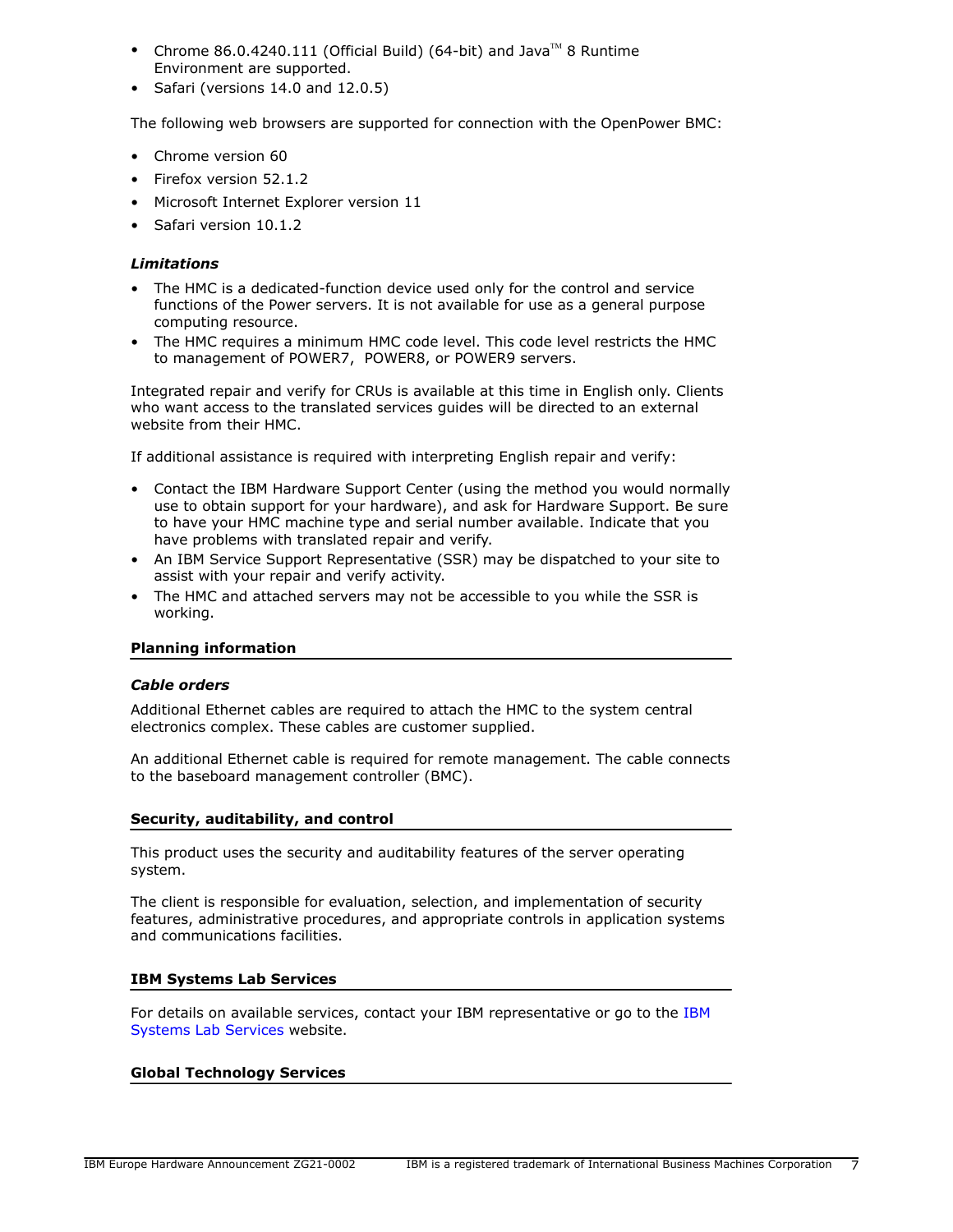Contact your IBM representative for the list of selected services available in your country, either as standard or customized offerings, for the efficient installation, implementation, and/or integration of this product.

## <span id="page-7-0"></span>**Terms and conditions**

#### **Volume orders**

Contact your IBM representative.

#### **Products - terms and conditions**

#### *Warranty period*

| <b>Warranty and Additional Coverage</b><br><b>Options:</b>        | Coverage Summary: (1)                                                        |
|-------------------------------------------------------------------|------------------------------------------------------------------------------|
| Warranty Period:                                                  | 1 year                                                                       |
| Service Level:                                                    | IBM On-Site Limited, 9x5 Next Business<br>Day <sup>(1)</sup>                 |
| <b>Service Upgrade Options:</b>                                   |                                                                              |
| Warranty Service Upgrade                                          | IBM On-Site Repair, 9x5 Same Day <sup>(2)</sup> and<br>24x7 Same Day options |
| Maintenance Services (Post-Warranty):                             | IBM On-Site Repair, Next Business Day<br>and Same Day options                |
| IBM Hardware Maintenance Services -<br>committed maintenance: (3) | Υ                                                                            |
|                                                                   |                                                                              |

<sup>(1)</sup> Known exception: China and Turkey.

Warranty for China is 1 Year CRU ONLY 9X5 NBD.

Warranty for Turkey is 2 Years CRU and On-site 9X5 NBD.

 $(2)$  offered in US and EMEA only.

(3) not offered in the US.

#### One year

To obtain copies of the IBM Statement of Limited Warranty, contact your reseller or IBM. An IBM part or feature installed during the initial installation of an IBM machine is subject to the full warranty period specified by IBM. An IBM part or feature that replaces a previously installed part or feature assumes the remainder of the warranty period for the replaced part or feature. An IBM part or feature added to a machine without replacing a previously installed part or feature is subject to a full warranty. Unless specified otherwise, the warranty period, type of warranty service, and service level of a part or feature are the same as those for the machine in which it is installed.

#### *Warranty service*

If required, IBM provides repair or exchange service depending on the types of warranty service specified for the machine. IBM will attempt to resolve your problem over the telephone, or electronically through an IBM website. Certain machines contain remote support capabilities for direct problem reporting, remote problem determination, and resolution with IBM. You must follow the problem determination and resolution procedures that IBM specifies. Following problem determination, if IBM determines on-site service is required, scheduling of service will depend upon the time of your call, machine technology and redundancy, and availability of parts. If applicable to your product, parts considered Client Replaceable Units (CRUs) will be provided as part of the machine's standard warranty service.

Service levels are response-time objectives and are not guaranteed. The specified level of warranty service may not be available in all worldwide locations. Additional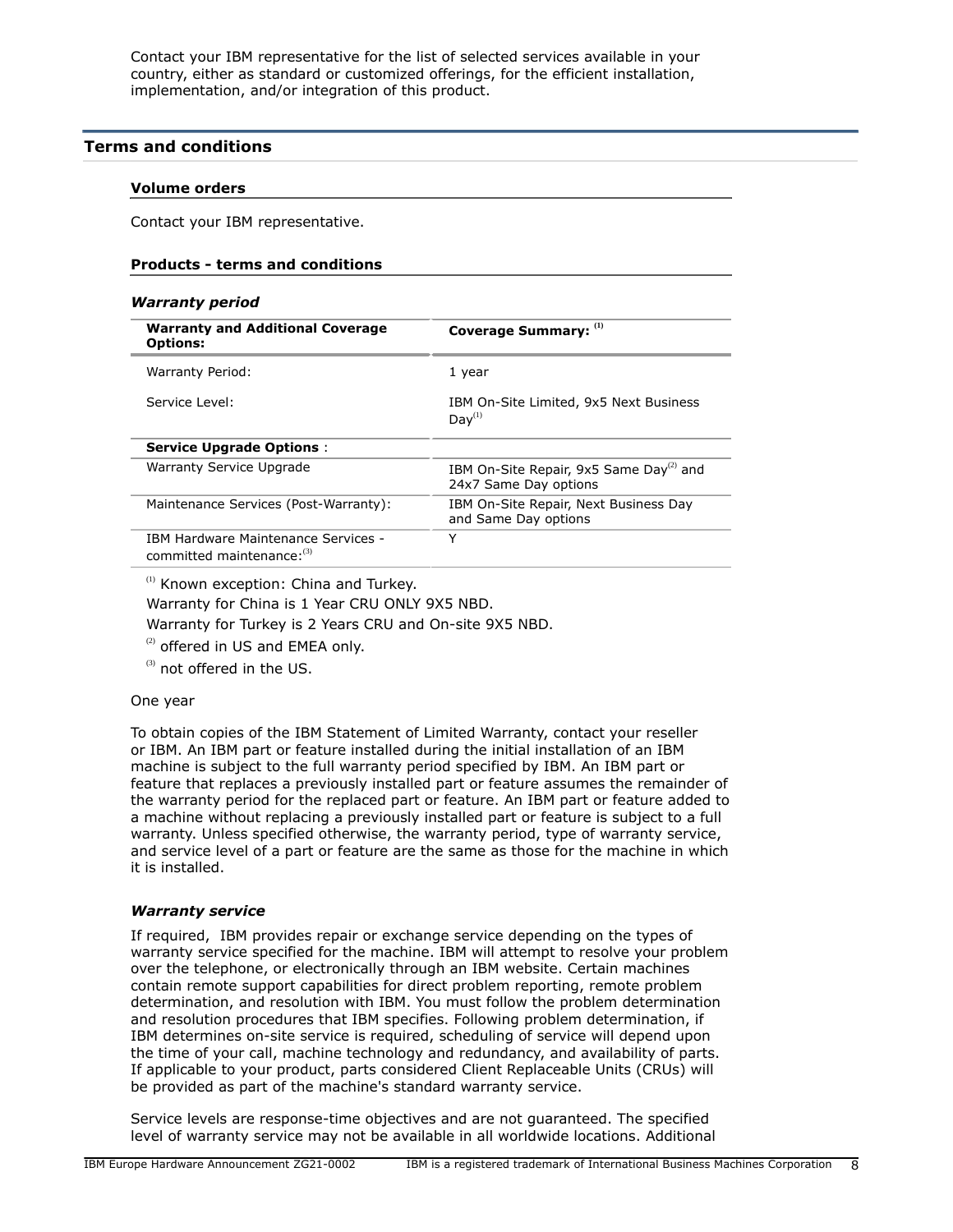charges may apply outside IBM's normal service area. Contact your local IBM representative or your reseller for country-specific and location-specific information.

#### *CRU Service*

IBM provides replacement CRUs to you for you to install. CRU information and replacement instructions are shipped with your machine and are available from IBM upon your request. CRUs are designated as being either a Tier 1 (mandatory) or a Tier 2 (optional) CRU.

# *Tier 1 (mandatory) CRU*

Installation of Tier 1 CRUs, as specified in this announcement, is your responsibility. If IBM installs a Tier 1 CRU at your request, you will be charged for the installation.

# *Tier 2 (optional) CRU*

You may install a Tier 2 CRU yourself or request IBM to install it, at no additional charge.

Based upon availability, CRUs will be shipped for next business day (NBD) delivery. IBM specifies, in the materials shipped with a replacement CRU, whether a defective CRU must be returned to IBM. When return is required, return instructions and a container are shipped with the replacement CRU. You may be charged for the replacement CRU if IBM does not receive the defective CRU within 15 days of your receipt of the replacement.

The following parts have been designated as Tier 1 CRUs:

- TOD 3.0V Lithium
- Fans
- TPM Card
- AC Power Supply
- Disk
- **Memory**
- **Processor**
- Adapter
- Power Cords
- Rails

## *CRU and On-site Service*

At IBM's discretion, you will receive specified CRU service, or IBM will repair the failing machine at your location and verify its operation. You must provide a suitable working area to allow disassembly and reassembly of the IBM machine. The area must be clean, well-lit, and suitable for the purpose.

Service level is:

• 9 hours per day, Monday through Friday, excluding public or national holidays, next business day response. Calls must be received by 15:00 local time in order to qualify for next business day response.

## **Non-IBM parts service**

#### *Warranty service*

IBM is now shipping machines with selected non-IBM parts that contain an IBM field replaceable unit (FRU) part number label. These parts are to be serviced during the IBM machine warranty period. IBM is covering the service on these selected non-IBM parts as an accommodation to their clients, and normal warranty service procedures for the IBM machine apply.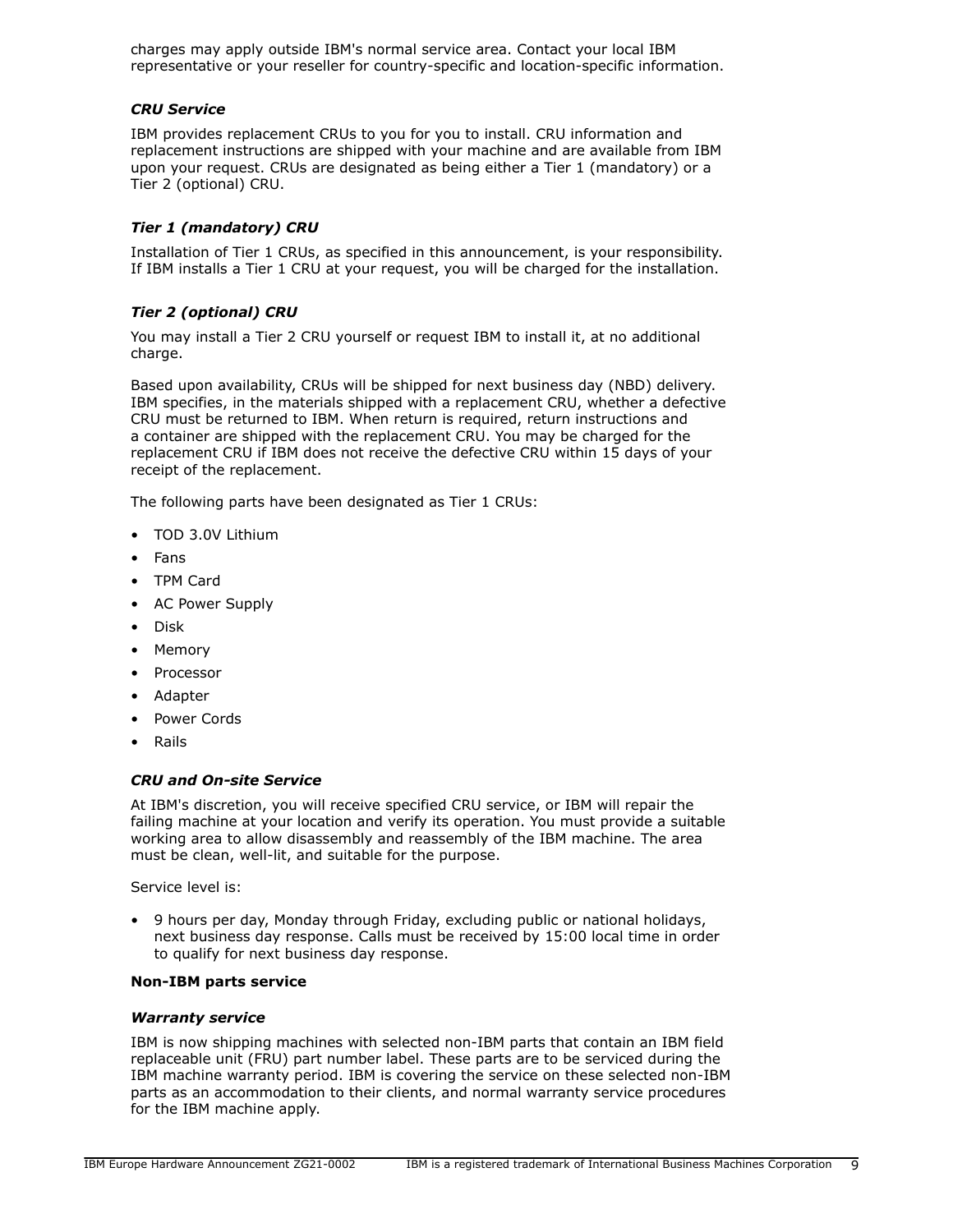## *International Warranty Service*

International Warranty Service allows you to relocate any machine that is eligible for International Warranty Service and receive continued warranty service in any country where the IBM machine is serviced. If you move your machine to a different country, you are required to report the machine information to your Business Partner or IBM representative.

The warranty service type and the service level provided in the servicing country may be different from that provided in the country in which the machine was purchased. Warranty service will be provided with the prevailing warranty service type and service level available for the eligible machine type in the servicing country, and the warranty period observed will be that of the country in which the machine was purchased.

The following types of information can be found on the [International Warranty](https://www.ibm.com/systems/support/machine_warranties/iws.html) [Service](https://www.ibm.com/systems/support/machine_warranties/iws.html) website

- Machine warranty entitlement and eligibility
- Directory of contacts by country with technical support contact information
- Announcement Letters

# *Warranty service upgrades*

During the warranty period, warranty service upgrades provide an enhanced level of On-site Service for an additional charge. Service levels are response-time objectives and are not guaranteed. See the Warranty services section for additional details.

IBM will attempt to resolve your problem over the telephone or electronically by access to an IBM website. Certain machines contain remote support capabilities for direct problem reporting, remote problem determination, and resolution with IBM. You must follow the problem determination and resolution procedures that IBM specifies. Following problem determination, if IBM determines on-site service is required, scheduling of service will depend upon the time of your call, machine technology and redundancy, and availability of parts.

- IBM On-Site Repair, Same Day On-Site Response Target, Monday-Friday 08:00-17:00 (excluding public holidays), Last Call Registration: 12:00
- IBM On-Site Repair, Same Day On-Site Response Target, Monday-Sunday 00:00-24:00, 365 days a year

## *Maintenance service options*

## *CRU and On-site Service*

At IBM's discretion you will receive CRU service or IBM will repair the failing machine at your location and verify its operation. You must provide a suitable working area to allow disassembly and reassembly of the IBM machine. The area must be clean, well-lit, and suitable for the purpose. The following on-site response-time objectives are available as warranty service upgrades for your machine. Available offerings are:

- 9 hours per day, Monday through Friday, excluding public or national holidays, same business day response. Calls must be received by 12:00 local time in order to qualify for same business day response.
- 24 hours per day, 7 days a week, same day response.

Client Replaceable Units (CRUs) may be provided as part of the machine's standard warranty CRU Service except that you may install a CRU yourself or request IBM installation, at no additional charge, under the CRU and On-site Service level specified above. For additional information on the CRU Service, see the warranty information.

## **Maintenance services**

If required, IBM provides repair or exchange service depending on the types of maintenance service specified for the machine. IBM will attempt to resolve your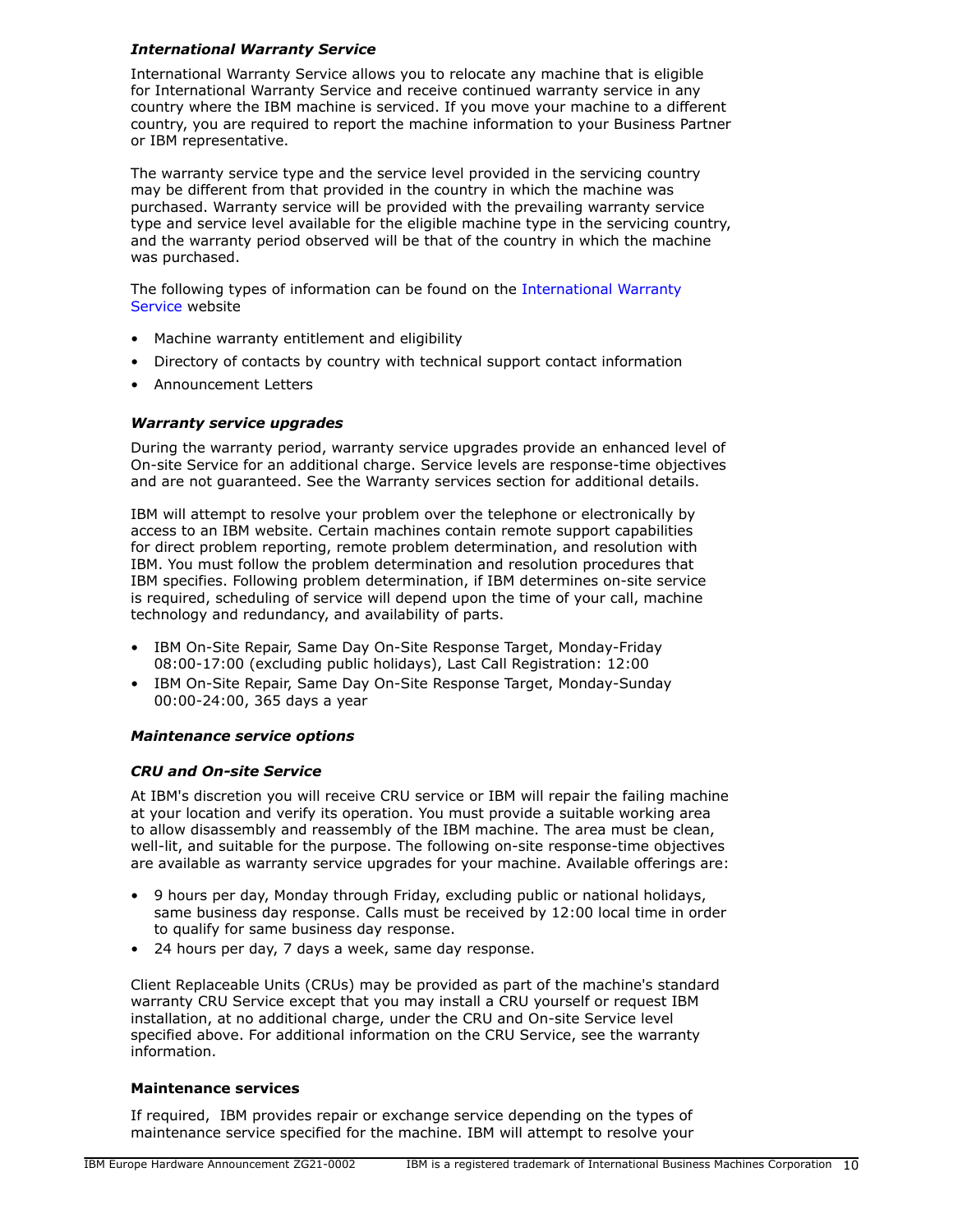problem over the telephone or electronically, through an IBM website. Certain machines contain remote support capabilities for direct problem reporting, remote problem determination, and resolution with IBM. You must follow the problem determination and resolution procedures that IBM specifies. Following problem determination, if IBM determines on-site service is required, scheduling of service will depend upon the time of your call, machine technology and redundancy, and availability of parts. Service levels are response-time objectives and are not guaranteed. The specified level of maintenance service may not be available in all worldwide locations. Additional charges may apply outside IBM's normal service area. Contact your local IBM representative or your reseller for country-specific and location-specific information. The following service selections are available as maintenance options for your machine type.

- IBM On-Site Repair, Next Business Day Response Target, Monday-Friday. Calls must be received by 3:00 PM local time in order to qualify for next business day response.
- IBM On-Site Repair, Same Day On-Site Response Target, Monday-Friday 08:00-17:00 (excluding public holidays), Last Call Registration: 12:00.
- IBM On-Site Repair, Same Day On-Site Response Target, Monday-Sunday 00:00-24:00, 365 days a year.

## **IBM Hardware Maintenance Services -- committed maintenance(1)**

Organizations can lose as much as USD100 million per year to downtime related to information and communications technology. IBM Hardware Maintenance Services -- committed maintenance can deliver various guaranteed hardware service for IBM equipment from the moment you call for support worldwide (based on the countries in which IBM has a presence) and around the clock. Through clear response targets and standardized service-delivery metrics, we help you optimize your IT infrastructure and reduce the threat of hardware-related outages.

For more information, visit:

https://www.ibm.com®[/common/ssi/cgi-bin/ssialias?](https://www.ibm.com/common/ssi/cgi-bin/ssialias?subtype=SP&infotype=PM&htmlfid=MTD03128USEN&attachment=MTD03128U) [subtype=SP&infotype=PM&htmlfid=MTD03128USEN&attachment=MTD03128U](https://www.ibm.com/common/ssi/cgi-bin/ssialias?subtype=SP&infotype=PM&htmlfid=MTD03128USEN&attachment=MTD03128U)

<sup>(1)</sup> Currently not available in the US.

## *On-site Service*

IBM will repair the failing machine at your location and verify its operation. You must provide a suitable working area to allow disassembly and reassembly of the IBM machine. The area must be clean, well-lit, and suitable for the purpose.

## *Client-Replaceable Unit (CRU) Service*

If your problem can be resolved with a CRU (for example, keyboard, mouse, speaker, memory, or hard disk drive), and depending upon the maintenance service offerings in your geography, IBM will ship the replacement CRU to you for you to install. CRU information and replacement instructions are shipped with your machine and are available from IBM upon your request.

Based upon availability, CRUs will be shipped for next business day delivery. IBM specifies, in the materials shipped with a replacement CRU, whether a defective CRU must be returned to IBM. When return is required, 1) return instructions and a container are shipped with the replacement CRU, and 2) you may be charged for the replacement CRU if IBM does not receive the defective CRU within 15 days of your receipt of the replacement.

CRUs are designated as being either a Tier 1 (mandatory) or a Tier 2 (optional) CRU.

Tier 1 (mandatory) CRUs: Installation of Tier 1 CRUs, as specified in this announcement, is your responsibility. If IBM installs a Tier 1 CRU at your request, you will be charged for the installation.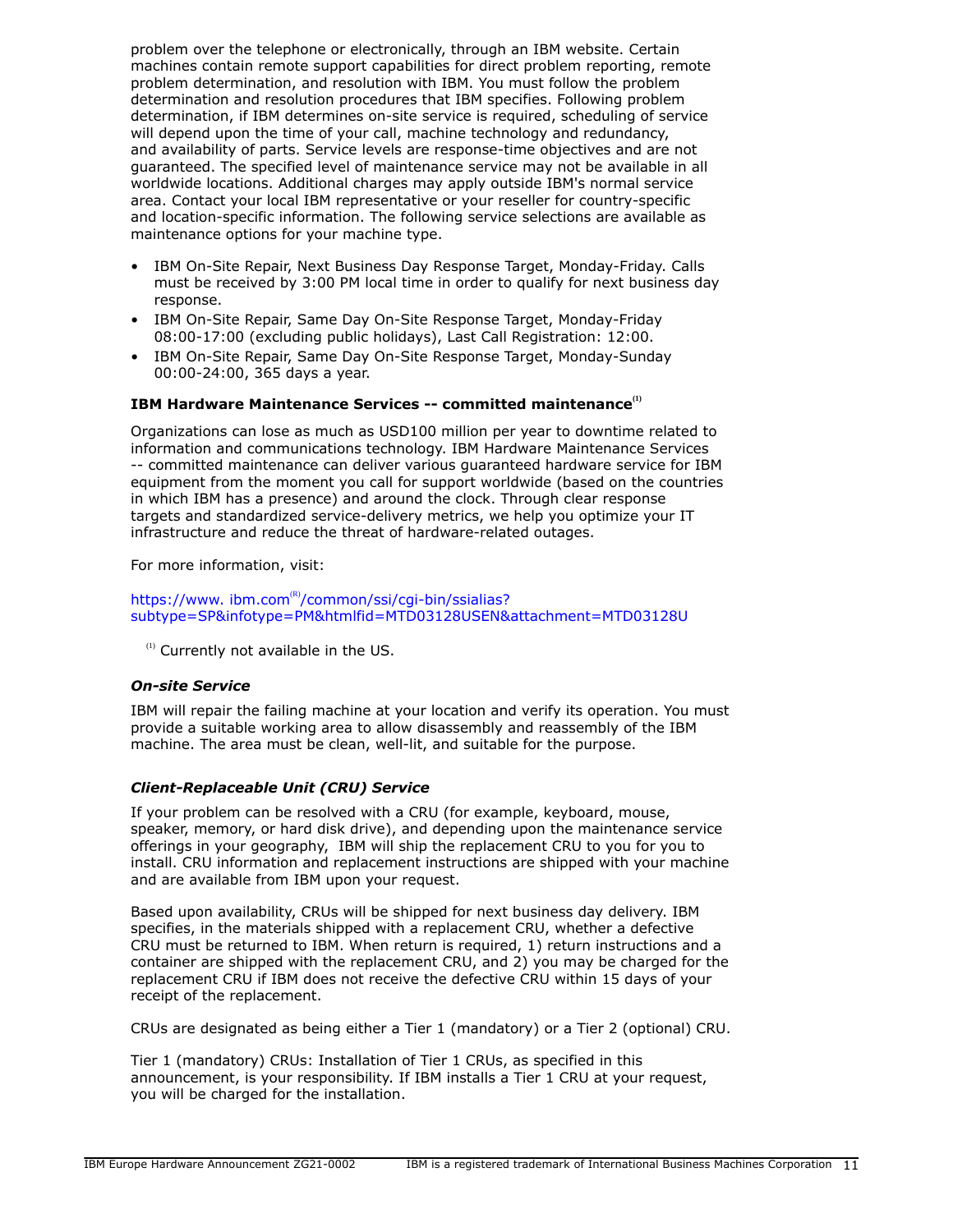For machines with On-site Same-day Response Service, IBM will replace a Tier 1 CRU part at your request, at no additional charge.

Tier 2 (optional) CRUs: You may install a Tier 2 CRU yourself or request IBM to install it, at no additional charge.

The following parts and feature(s) have been designated as Tier 1 CRUs:

- TOD 3.0V Lithium
- Fans
- TPM Card
- AC Power Supply
- Disk
- Memory
- **Processor**
- Adapter
- Power Cords
- Rails

## *CRU and Machine Exchange Service*

At IBM's discretion you will receive CRU service or IBM will initiate shipment of a replacement machine to your location. You are responsible for its installation and verification of operation. You must pack the failed machine into the shipping container that contained the replacement machine and return the failed machine to IBM. Transportation charges, both ways, are paid by IBM. You may be charged for the replacement machine if IBM does not receive the failed machine within 15 days of your receipt of the replacement.

#### **Non-IBM parts service**

Under certain conditions, IBM provides services for selected non-IBM parts at no additional charge for machines that are covered under warranty service upgrades or maintenance services.

This service includes hardware problem determination (PD) on the non-IBM parts (for example, adapter cards, PCMCIA cards, disk drives, memory) installed within IBM machines and provides the labor to replace the failing parts at no additional charge.

If IBM has a Technical Service Agreement with the manufacturer of the failing part, or if the failing part is an accommodations part (a part with an IBM FRU label), IBM may also source and replace the failing part at no additional charge. For all other non-IBM parts, clients are responsible for sourcing the parts. Installation labor is provided at no additional charge, if the machine is covered under a warranty service upgrade or a maintenance service.

#### *Usage plan machine*

Yes

#### *Average usage plan provisions apply*

No

#### *IBM hourly service rate classification*

Two

When a type of service involves the exchange of a machine part, the replacement may not be new, but will be in good working order.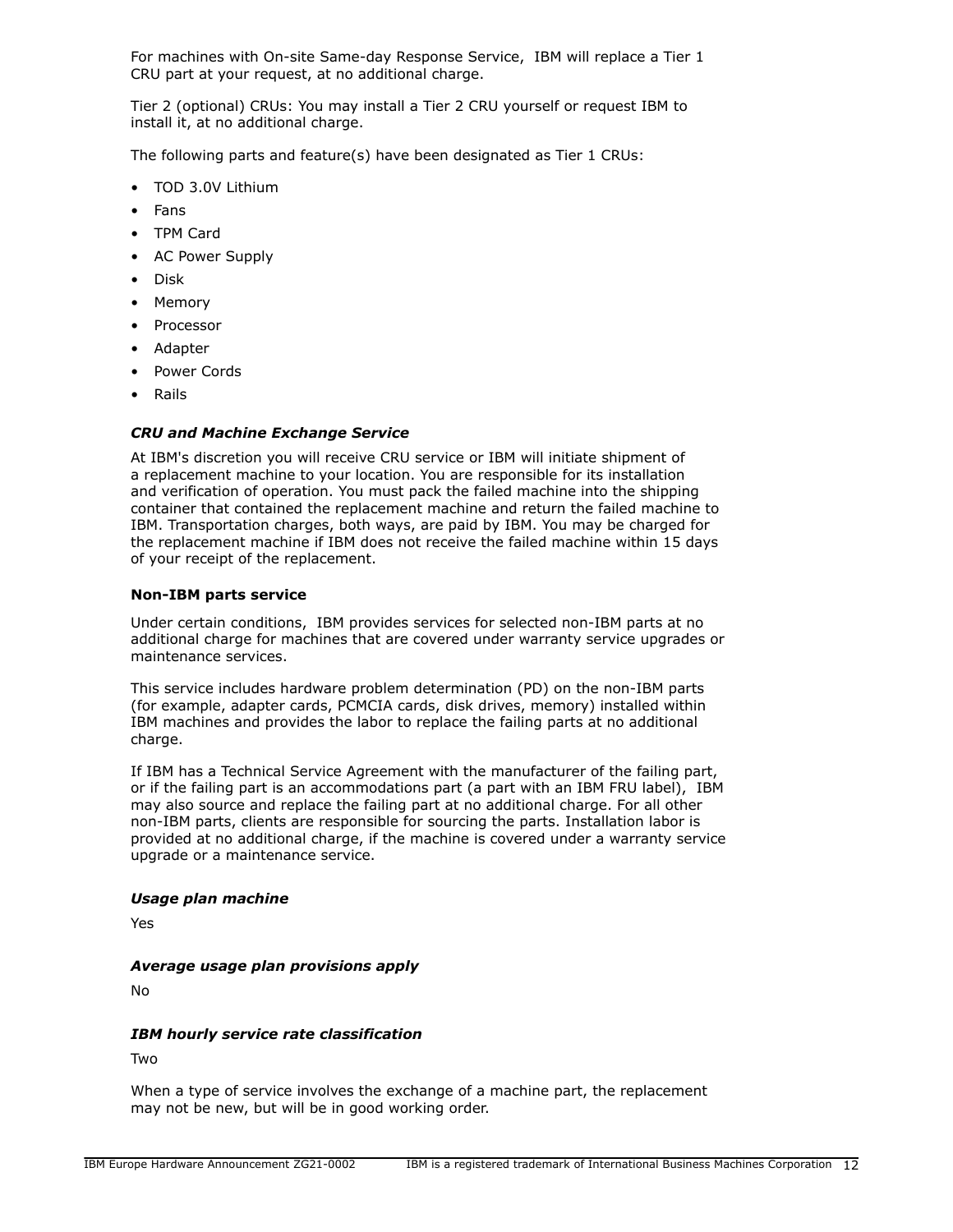## *Maintenance service offerings*

This machine is eligible under terms and conditions of IBM ServiceElite, the IBM Enterprise Service Agreement (ESA), or the IBM Maintenance Agreement. Consult your IBM representative for details.

## **General terms and conditions**

#### *Field-installable features*

Yes

#### *Model conversions*

No

#### *Machine installation*

Client setup. Clients are responsible for installation according to the instructions IBM provides with the machine.

#### *Graduated program license charges apply*

No

## *Licensed Machine Code*

IBM Machine Code is licensed for use by a client on the IBM machine for which it was provided by IBM under the terms and conditions of the IBM License Agreement for Machine Code, to enable the machine to function in accordance with its specifications, and only for the capacity authorized by IBM and acquired by the client. You can obtain the agreement by contacting your IBM representative. It can also be found on the [License Agreement for Machine Code and Licensed Internal](http://www.ibm.com/systems/support/machine_warranties/machine_code.html) **[Code](http://www.ibm.com/systems/support/machine_warranties/machine_code.html)** 

Machine using LMC Type Model 7063-CR2

Access to Machine Code updates is conditioned on entitlement and license validation in accordance with IBM policy and practice. IBM may verify entitlement through client number, serial number, electronic restrictions, or any other means or methods employed by IBM in its discretion.

If the machine does not function as warranted and your problem can be resolved through your application of downloadable Machine Code, you are responsible for downloading and installing these designated Machine Code changes as IBM specifies. If you would prefer, you may request IBM to install downloadable Machine Code changes; however, you may be charged for that service.

## <span id="page-12-0"></span>**Prices**

For all local charges, contact your IBM representative.

#### **IBM Global Financing**

IBM Global Financing offers competitive financing to credit-qualified clients to assist them in acquiring IT solutions. Offerings include financing for IT acquisition, including hardware, software, and services, from both IBM and other manufacturers or vendors. Offerings (for all client segments: small, medium, and large enterprise), rates, terms, and availability can vary by country. Contact your local IBM Global Financing organization or go to the [IBM Global Financing](http://www.ibm.com/financing) website for more information.